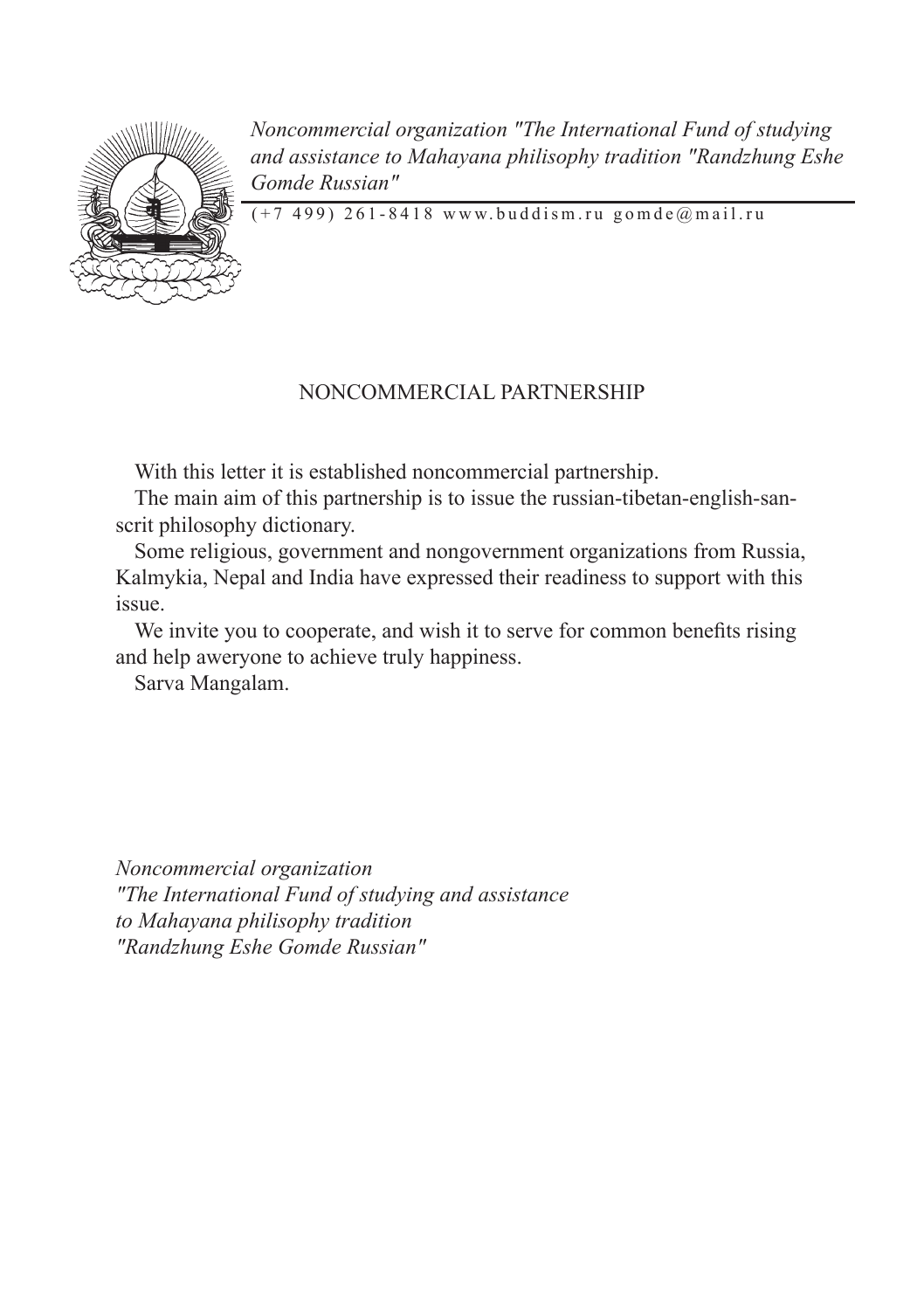*২*০০ $v$ মহিস্টাব্ল'হ'ৰ্ক্সাহেন্ত্ৰীয়াম

ন্দী, মন্দ্ৰোত্ৰা, অনাৰাষ্ট্ৰমা দন্তীৰ লোৱা ৰূপে ৰাজ্য আৰু দুৰ্বাৰ বিৰাজ্য স্থান কৰা বিৰাজ্য কৰা বা ঌন अह्द अन्तर् अस्था कार्य कार्य के स्था के स्वार्थ कर स्वार्थ कार्य कार्य कार्य कार्य कार्य कार्य क ॶॱॸॸॱग़ॺॎॱऄऀॺऻॱग़॓ॱॎऻॖॖॹ॒ॺॸॸॸॱॺॺॱॶॺॱॺऻड़ऀ॔ॺॱॺऻढ़ॖॸॺॱढ़ऄॖॺॱॸॸॱॺऻढ़ॖॸॺॱढ़ऄॖॺॱॺॱऄढ़ॱय़ढ़ऀॱॾॕॺऻॺॱय़ॱ ॸॸॱक़ॖॣऀॺऄॎऀॿऻॴऻख़ऻऄॖऀफ़ऺॖऻॶऻख़ॳख़ख़ख़ख़ख़ख़ख़ॵॷॳख़ख़ख़ॷॳॷॳॳॳॳॳॳॳॳॳॳ में के अपने हैं या स्वायदेवायालु कुरि में ब्रिम्यावर या बर्लेवा। यदैर अमा मेरा वर्षा में वाले राज्य ब्रिया या <u> लूह्य ह्य ह्रद्र्वत्र कुर्युजय स्थान्ध्रा स्थान्स्वर स्थान् कर कुर स्थान्स्य स्थान्स्य कुर्युज्यान्सान् स्था</u>  $\widetilde{\mathfrak{A}}$ 

৩৩। বিবেশ রাজ্য নের ইনা করা লগে মুঁবার মুঁর প্রথম কর্ষীয়

बिल्या राज्य दि इस क्षेत्र के स्वार्थ के स्वार्थ के अधिक स्वार्थ स्टार्ट के स्वार्थ के स्वार्थ स्थान के स्वार्



 $\overline{11}$ 

Noncommercial organization "The International Fund of studving and assistance to Mahayana philisophy tradition "Randzhung Eshe Gomde Russian"

 $(+7, 499)$  261-8418 www.buddism.ru gomde@mail.ru